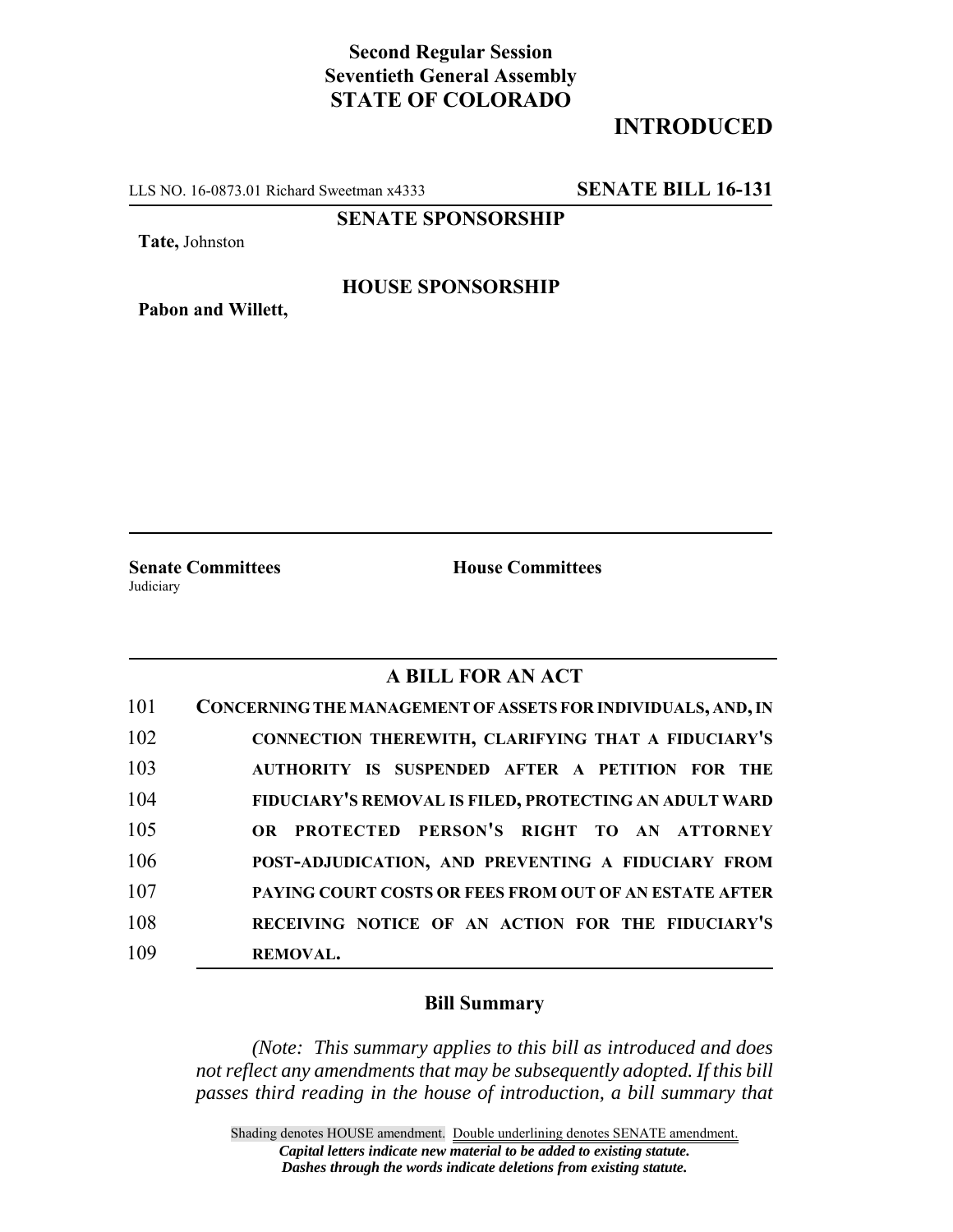*applies to the reengrossed version of this bill will be available at http://www.leg.state.co.us/billsummaries.)*

The bill clarifies statutory language concerning the removal of a fiduciary to ensure that a fiduciary's authority is suspended as soon as a petition to remove the fiduciary is filed.

The bill adds a provision to the conservatorship statutes stating that an adult ward or protected person has a right to be represented by a lawyer of their choosing unless the trial court finds the person lacks sufficient capacity to provide informed consent for representation by a lawyer.

The bill states that after a fiduciary receives notice of proceedings for his, her, or its removal, the fiduciary shall not pay compensation or attorney fees and costs from the estate without an order of the court.

1 *Be it enacted by the General Assembly of the State of Colorado:*

2 **SECTION 1.** In Colorado Revised Statutes, 15-10-503, **amend**

3 (1), (2) (e), (2) (f), (2) (g), and (2) (h); and **add** (3) and (4) as follows:

4 **15-10-503. Power of a court to address the conduct of a** 5 **fiduciary - emergencies - nonemergencies.** (1) **Emergency situations**

 **- court action without the requirement of prior notice or hearing.** If it appears to a court that an emergency exists because a fiduciary's actions or omissions pose an imminent risk of substantial harm to a ward's or protected person's health, safety, or welfare or to the financial interests of an estate, the court may, on its own motion or upon the request of an interested person, without a hearing and without following any of the procedures authorized by section 15-10-502, order the immediate restraint, restriction, or suspension of the powers of the fiduciary; direct 14 the fiduciary to appear before the court; or take such further action as the court deems appropriate to protect the ward or protected person or the assets of the estate. If a court restrains, restricts, or suspends the powers of a fiduciary, the court shall set a hearing and direct that notice be given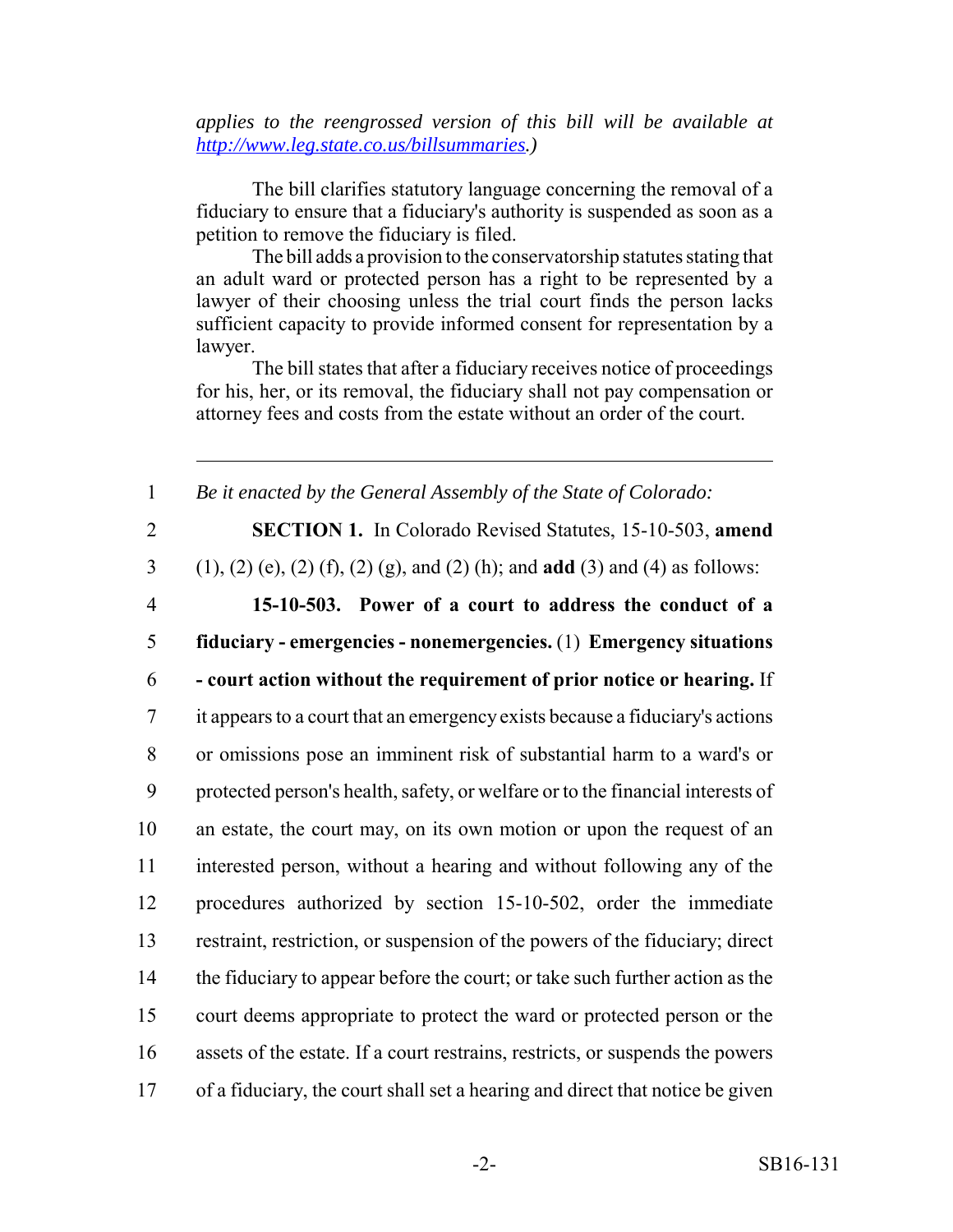pursuant to section 15-10-505. The clerk of the court shall immediately note the restraint, restriction, or suspension on the fiduciary's letters, if any. Any action for the removal, surcharge, or sanction of a fiduciary 4 shall be governed by subsection  $(2)$  of this section.

 (2) **Nonemergency situations - court action after notice and hearing.** Upon petition by a person who appears to have an interest in an estate, or upon the court's own motion, and after a hearing for which notice to the fiduciary has been provided pursuant to section 15-10-505, a court may order any one or more of the following:

 (e) The removal of the fiduciary. A court may remove a fiduciary 11 for cause at any time, and the following provisions shall apply: THE 12 APPOINTMENT OF A TEMPORARY OR PERMANENT SUCCESSOR FIDUCIARY; (I) After a fiduciary receives notice of proceedings for his, her, or its removal, the fiduciary shall not act except to account, to correct maladministration, or to preserve the estate.

16 (II) If a court orders the removal of a fiduciary, the court shall 17 direct by order the disposition of the assets remaining in the name of, or 18 under the control of, the fiduciary being removed.

19 (III) Cause for removal of a fiduciary exists when removal would 20 be in the best interests of the estate or if it is shown that the fiduciary or 21 the person seeking the fiduciary's appointment intentionally 22 misrepresented material facts in the proceedings leading to the fiduciary's 23 appointment, or that the fiduciary has disregarded an order of the court, 24 has become incapable of discharging the duties of the office, or has 25 mismanaged the estate or failed to perform any duty pertaining to the 26 office.

27 (IV) If a court orders the removal of a fiduciary, the court shall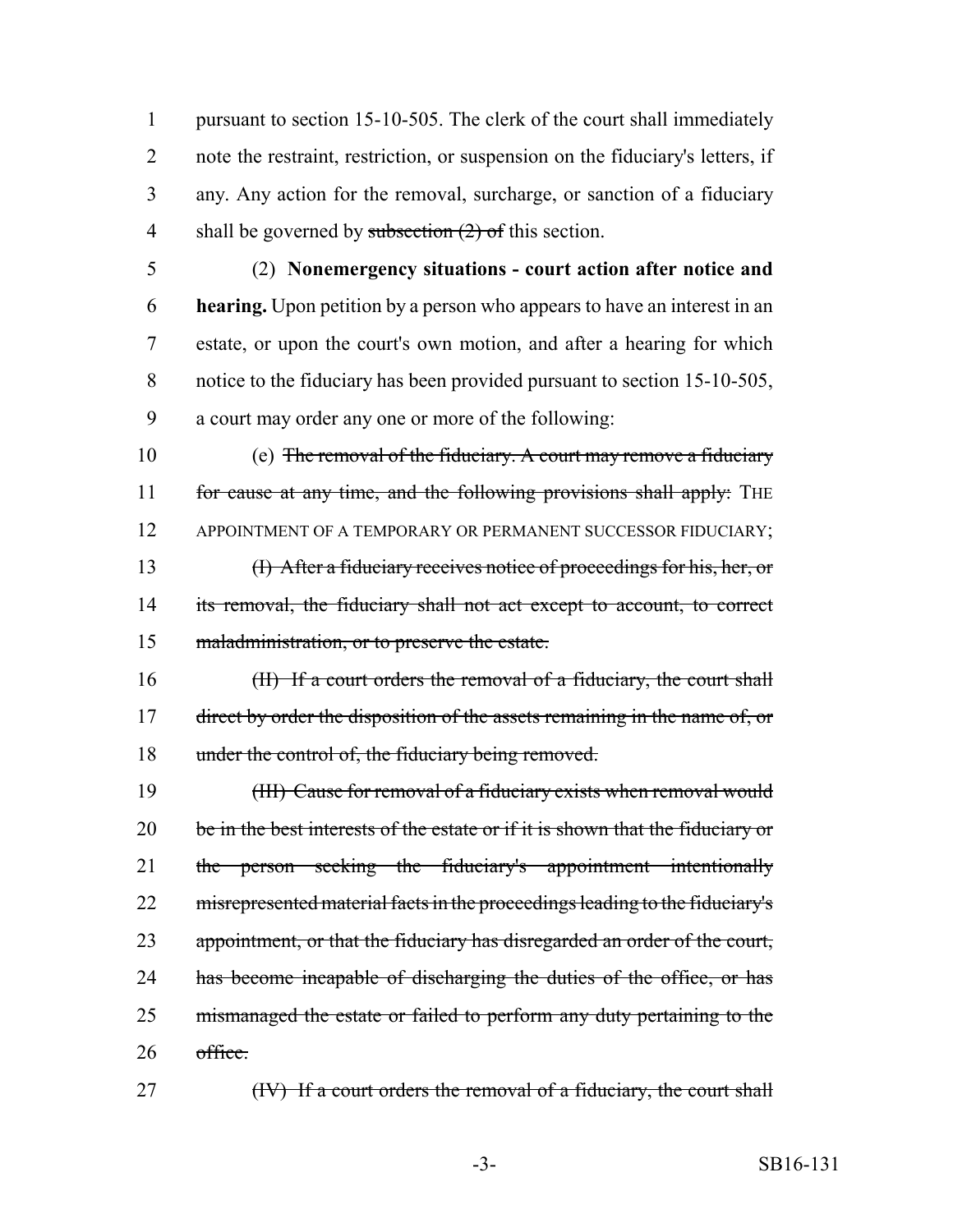direct that the fiduciary's letters, if any, be revoked and such revocation 2 be endorsed upon the fiduciary's letters, if any.

 (f) The appointment of a temporary or permanent successor 4 fiduciary; A REVIEW OF THE FIDUCIARY'S CONDUCT. IF A COURT ORDERS A REVIEW OF THE FIDUCIARY'S CONDUCT, THE COURT SHALL SPECIFY THE SCOPE AND DURATION OF THE REVIEW IN THE COURT'S ORDER.

 (g) A review of the fiduciary's conduct. If a court orders a review of the fiduciary's conduct, the court shall specify the scope and duration 9 of the review in the court's order. A SURCHARGE OR SANCTION OF THE 10 FIDUCIARY PURSUANT TO SECTION 15-10-504;

11 (h) A surcharge or sanction of the fiduciary pursuant to section 12 15-10-504; or The REMOVAL OF THE FIDUCIARY; OR

 (3) **Removal of a fiduciary - procedures.** A COURT MAY REMOVE A FIDUCIARY FOR CAUSE AT ANY TIME, AND THE FOLLOWING PROVISIONS APPLY:

 (a) IF A COURT ORDERS THE REMOVAL OF A FIDUCIARY, THE COURT SHALL DIRECT BY ORDER THE DISPOSITION OF THE ASSETS REMAINING IN THE NAME OF, OR UNDER THE CONTROL OF, THE FIDUCIARY BEING REMOVED.

20 (b) IF A COURT ORDERS THE REMOVAL OF A FIDUCIARY, THE COURT SHALL DIRECT THAT THE FIDUCIARY'S LETTERS, IF ANY, BE REVOKED AND THAT SUCH REVOCATION BE ENDORSED UPON THE FIDUCIARY'S LETTERS, IF ANY.

**(c)** CAUSE FOR REMOVAL OF A FIDUCIARY EXISTS WHEN:

25 (I) REMOVAL WOULD BE IN THE BEST INTERESTS OF THE ESTATE; **(II)** IT IS SHOWN THAT THE FIDUCIARY OR THE PERSON SEEKING THE FIDUCIARY'S APPOINTMENT INTENTIONALLY MISREPRESENTED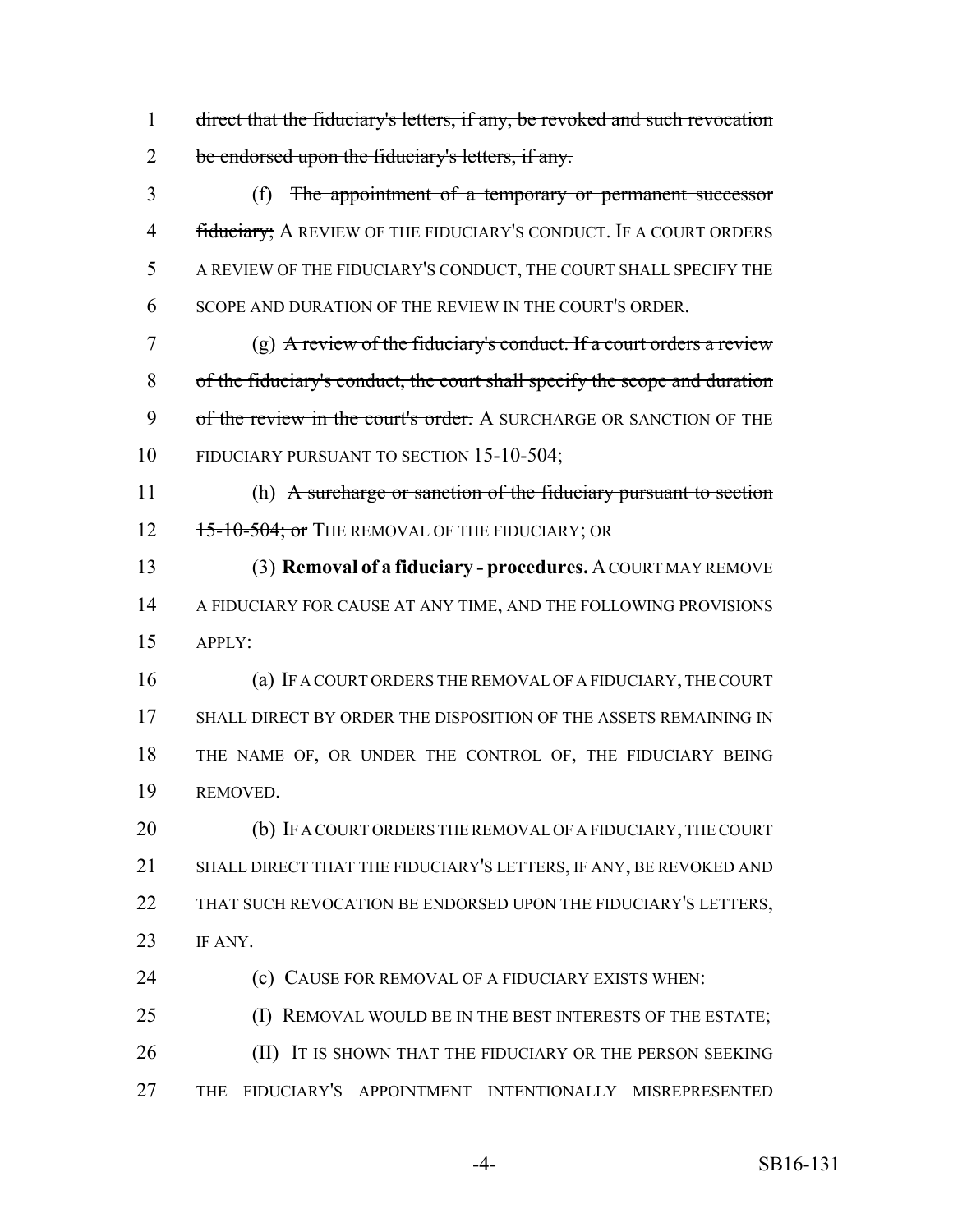MATERIAL FACTS IN THE PROCEEDINGS LEADING TO THE FIDUCIARY'S APPOINTMENT; OR

 (III) THE FIDUCIARY HAS DISREGARDED AN ORDER OF THE COURT, HAS BECOME INCAPABLE OF DISCHARGING THE DUTIES OF THE OFFICE, OR HAS MISMANAGED THE ESTATE OR FAILED TO PERFORM ANY DUTY PERTAINING TO THE OFFICE.

 (4) **Petition for removal - temporary restraints on fiduciary powers.** AFTER A FIDUCIARY RECEIVES NOTICE OF THE FILING OF A PETITION FOR HIS, HER, OR ITS REMOVAL, THE FIDUCIARY SHALL NOT ACT EXCEPT TO ACCOUNT, TO CORRECT MALADMINISTRATION, OR TO PRESERVE THE ESTATE.

 **SECTION 2.** In Colorado Revised Statutes, 15-14-102, **add** (10.5) as follows:

**15-14-102. Definitions.** In parts 1 to 4 of this article:

 (10.5) "POST-ADJUDICATION" MEANS AFTER APPOINTMENT OF A PERMANENT GUARDIAN OR SPECIAL OR PERMANENT CONSERVATOR AFTER A HEARING FOR WHICH A RESPONDENT WAS PROVIDED NOTICE PURSUANT TO SECTION 15-14-309 OR SECTION 15-14-404, OR BOTH, AND AT WHICH THE RESPONDENT HAD AN OPPORTUNITY TO PRESENT EVIDENCE AND BE HEARD.

 **SECTION 3.** In Colorado Revised Statutes, **add** 15-14-319 as follows:

 **15-14-319. Right to a lawyer post-adjudication.** (1) AN ADULT WARD HAS THE RIGHT POST-ADJUDICATION TO BE REPRESENTED BY A LAWYER OF THE WARD'S CHOOSING AT THE EXPENSE OF THE WARD'S ESTATE UNLESS THE COURT FINDS BY CLEAR AND CONVINCING EVIDENCE THAT THE WARD LACKS SUFFICIENT CAPACITY TO PROVIDE INFORMED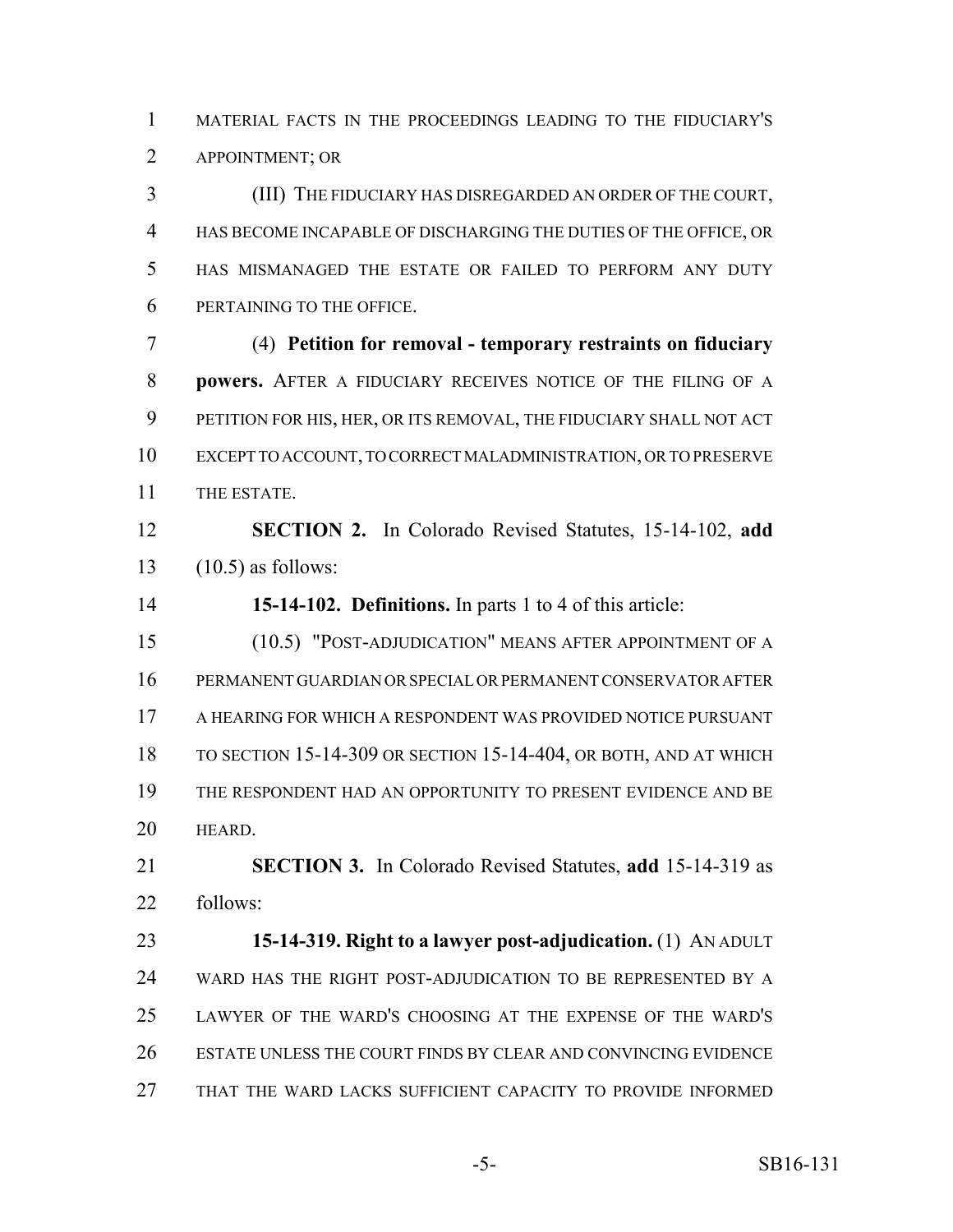CONSENT FOR REPRESENTATION BY A LAWYER.UPON SUCH A FINDING, THE COURT SHALL APPOINT A GUARDIAN AD LITEM, AND THE ADULT WARD RETAINS THE RIGHT TO A LAWYER OF THE ADULT WARD'S CHOOSING FOR THE LIMITED PURPOSE OF INTERLOCUTORY APPEAL OF THE COURT'S DECISION AS TO THE RIGHT TO A LAWYER.

 (2) THE RIGHT TO A LAWYER DESCRIBED IN SUBSECTION (1) OF THIS SECTION APPLIES TO A WARD PARTICIPATING IN PROCEEDINGS OR SEEKING ANY REMEDY UNDER PARTS 1 TO 4 OF THIS ARTICLE, INCLUDING CHANGE OR TERMINATION OF A GUARDIANSHIP, JUDICIAL REVIEW OF FIDUCIARY CONDUCT, APPELLATE RELIEF, AND ANY OTHER PETITION FOR RELIEF FROM THE COURT.

 (3) SUBJECT TO SUBSECTION (1) OF THIS SECTION, THE COURT SHALL APPOINT A LAWYER TO REPRESENT ANY ADULT WARD IN ANY PROCEEDINGS PURSUANT TO PARTS 1 TO 4 OF THIS ARTICLE IF THE WARD IS NOT REPRESENTED BY A LAWYER AND THE COURT DETERMINES THE WARD NEEDS SUCH REPRESENTATION.

 (4) A LAWYER FOR THE WARD, ON PRESENTATION OF PROOF OF REPRESENTATION, MUST BE GIVEN ACCESS TO ALL INFORMATION PERTINENT TO PROCEEDINGS UNDER THIS TITLE, INCLUDING IMMEDIATE ACCESS TO MEDICAL RECORDS AND INFORMATION.

 **SECTION 4.** In Colorado Revised Statutes, **add** 15-14-434 as follows:

 **15-14-434. Right to a lawyer post-adjudication.** (1) AN ADULT PROTECTED PERSON HAS THE RIGHT POST-ADJUDICATION TO BE REPRESENTED BY A LAWYER OF THE PROTECTED PERSON'S CHOOSING AT THE EXPENSE OF THE PROTECTED PERSON'S ESTATE UNLESS THE COURT FINDS BY CLEAR AND CONVINCING EVIDENCE THAT THE PROTECTED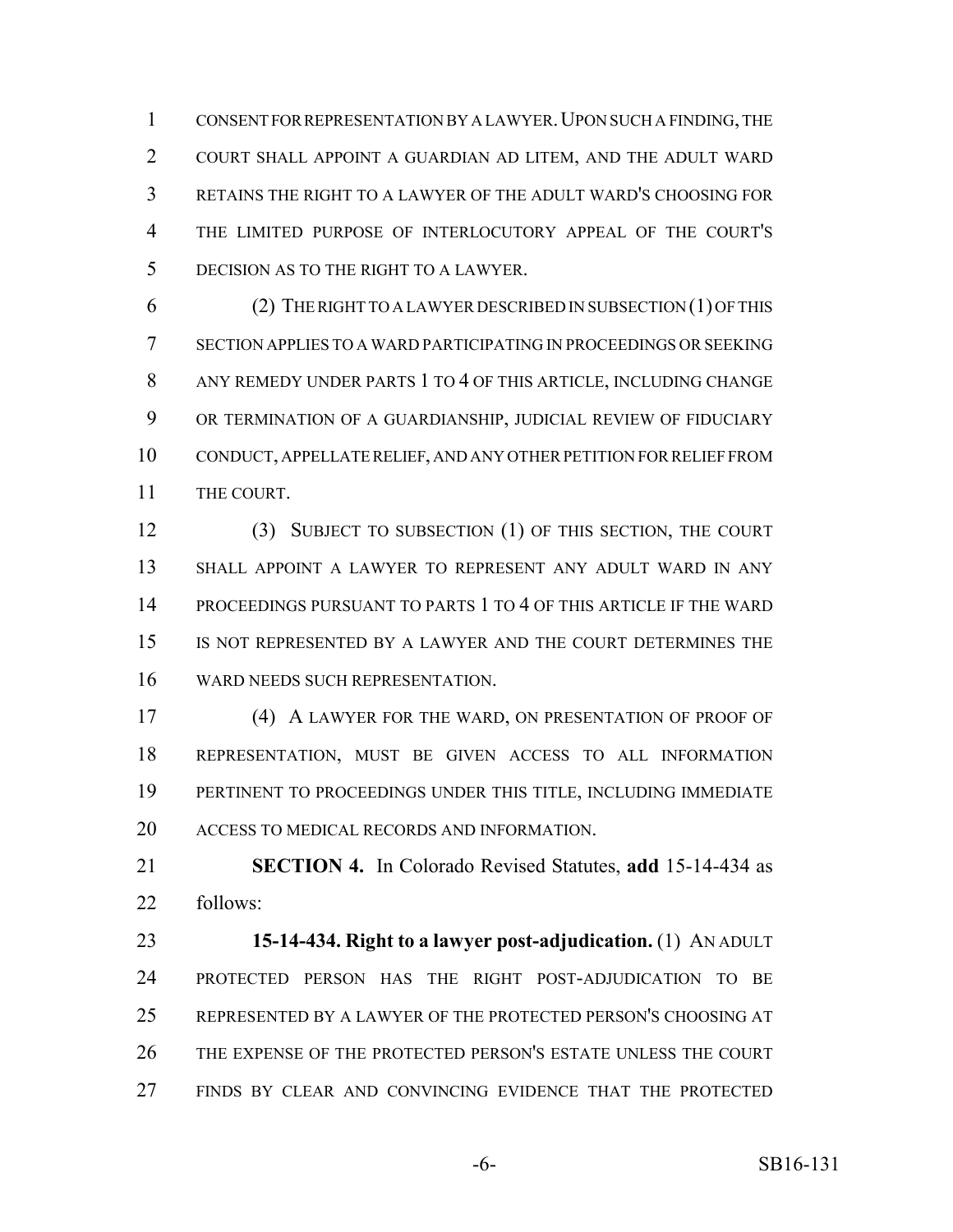PERSON LACKS SUFFICIENT CAPACITY TO PROVIDE INFORMED CONSENT FOR REPRESENTATION BY A LAWYER.UPON SUCH A FINDING, THE COURT SHALL APPOINT A GUARDIAN AD LITEM, AND THE ADULT PROTECTED PERSON RETAINS THE RIGHT TO A LAWYER OF THE ADULT PROTECTED PERSON'S CHOOSING FOR THE LIMITED PURPOSE OF INTERLOCUTORY APPEAL OF THE COURT'S DECISION AS TO THE RIGHT TO A LAWYER.

 (2) THE RIGHT TO A LAWYER DESCRIBED IN SUBSECTION (1) OF THIS SECTION APPLIES TO A PROTECTED PERSON PARTICIPATING IN PROCEEDINGS OR SEEKING ANY REMEDY UNDER PARTS 1 TO 4 OF THIS ARTICLE, INCLUDING CHANGE OR TERMINATION OF A GUARDIANSHIP, JUDICIAL REVIEW OF FIDUCIARY CONDUCT, APPELLATE RELIEF, AND ANY 12 OTHER PETITION FOR RELIEF FROM THE COURT.

 (3) SUBJECT TO SUBSECTION (1) OF THIS SECTION, THE COURT SHALL APPOINT A LAWYER TO REPRESENT ANY ADULT PROTECTED PERSON 15 IN ANY PROCEEDINGS PURSUANT TO PARTS 1 TO 4 OF THIS ARTICLE IF THE PROTECTED PERSON IS NOT REPRESENTED BY A LAWYER AND THE COURT 17 DETERMINES THE PROTECTED PERSON NEEDS SUCH REPRESENTATION.

 (4) A LAWYER FOR THE PROTECTED PERSON, ON PRESENTATION OF PROOF OF REPRESENTATION, MUST BE GIVEN ACCESS TO ALL INFORMATION PERTINENT TO PROCEEDINGS UNDER THIS TITLE, INCLUDING IMMEDIATE ACCESS TO MEDICAL RECORDS AND INFORMATION.

 **SECTION 5.** In Colorado Revised Statutes, 15-10-602, **amend** 23 (5), (6), and (7) (b) (I) as follows:

 **15-10-602. Recovery of reasonable compensation and costs.** (5) Except as limited or otherwise restricted by a court order, compensation and costs that may be recovered pursuant to this section may be paid directly or reimbursed without a court order. AFTER A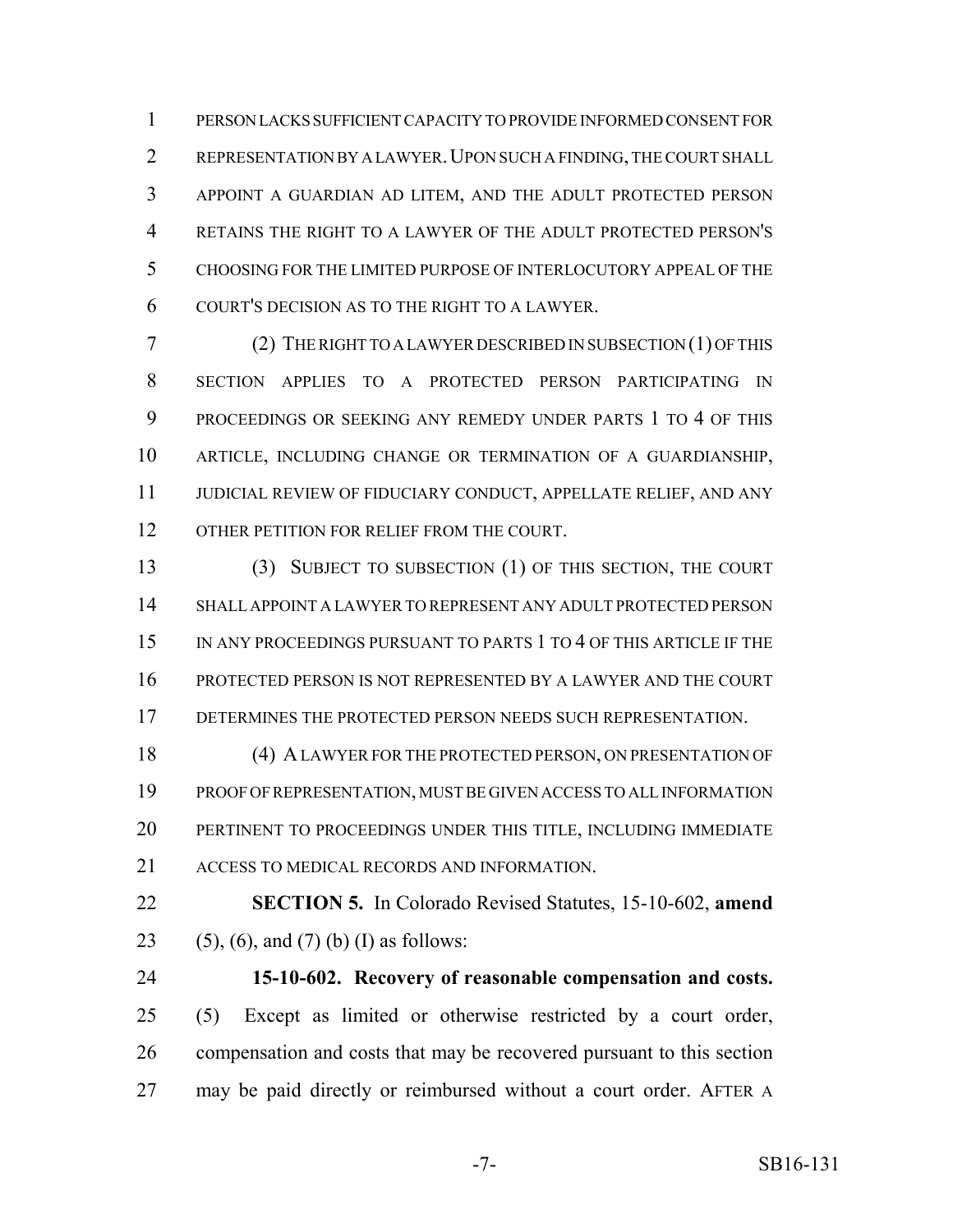FIDUCIARY RECEIVES NOTICE OF PROCEEDINGS FOR HIS, HER, OR ITS REMOVAL, THE FIDUCIARY SHALL NOT PAY COMPENSATION OR ATTORNEY FEES AND COSTS FROM THE ESTATE WITHOUT AN ORDER OF THE COURT. A court shall order a person who receives excessive compensation or payment for inappropriate costs to make appropriate refunds.

6 (6) Except as provided in sections  $15{\text -}10{\text -}605$  (2), (3), and (4); 15-14-318 (4); and 15-14-431 (5), if any fiduciary or person with priority for appointment as personal representative, conservator, guardian, agent, custodian, or trustee defends or prosecutes a proceeding in good faith, whether successful or not, the fiduciary or person is entitled to receive 11 from the estate reimbursement for necessary REASONABLE costs and disbursements, including but not limited to reasonable attorney fees.

 (7) (b) If a lawyer or another person not appointed by the court provides services that result in an order beneficial to the estate, respondent, ward, or protected person, the lawyer or other person not appointed by the court may receive costs and reasonable compensation from the estate as provided below:

 (I) The lawyer or other person shall file a request for compensation for services or costs alleged to have resulted in the order 20 within fourteen THIRTY-FIVE days after the entry of the order or within a 21 greater or lesser time as the court may direct. Any objection thereto shall 22 MUST be filed within fourteen TWENTY-ONE days after the filing of the 23 request for compensation or costs. ANY REPLY TO THE OBJECTION MUST BE FILED WITHIN SEVEN DAYS AFTER THE FILING OF THE OBJECTION.

 **SECTION 6. Inclusion of official comments.** The revisor of statutes shall include in the publication of sections 15-14-319 and 15-14-434, C.R.S., as enacted by sections 3 and 4 of this act, as